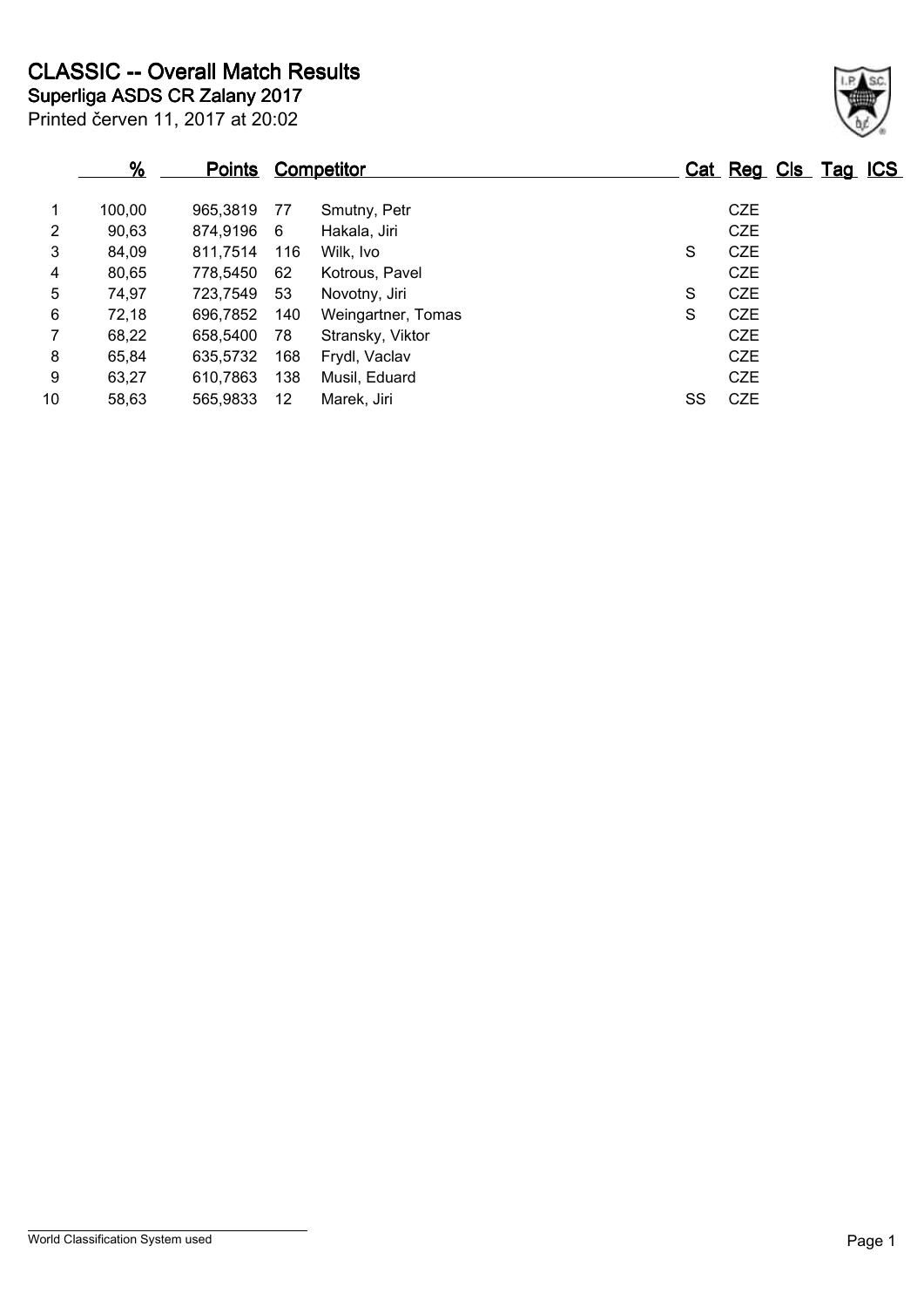| $\frac{9}{6}$ | <b>Points</b> |     |                   |            |    |            |  |                     |
|---------------|---------------|-----|-------------------|------------|----|------------|--|---------------------|
| 100,00        | 973,9880      | 22  | Horinek, Milos    |            |    | <b>CZE</b> |  |                     |
| 86,66         | 844,0327      | 131 | Hotra, Tomas      |            |    | <b>CZE</b> |  |                     |
| 86,08         | 838,4446      | 169 | Marik, Milan      |            |    | <b>CZE</b> |  |                     |
| 78,34         | 763,0666      | 150 | Schlette, Karsten |            | S  | <b>GER</b> |  |                     |
| 78,21         | 761,7377      | 30  | Rataj, Jan        |            | S  | <b>CZE</b> |  |                     |
| 74,50         | 725,5932      | 79  | Sustr, Milos      |            | SS | <b>CZE</b> |  |                     |
| 70,84         | 689,9621      | 135 | Marousek, Petr    |            |    | <b>CZE</b> |  |                     |
| 68,83         | 670,3564      | 20  | Votocek, Milos    |            | S  | <b>CZE</b> |  |                     |
| 67,27         | 655,1683      | 42  | Vohnout, Martin   |            | SS | <b>CZE</b> |  |                     |
| 64,65         | 629,7199      | 61  | Jedlicka, Jakub   |            | J  | <b>CZE</b> |  |                     |
| 62,50         | 608,7722      | 98  | REHAK, Michael    |            | S  | <b>CZE</b> |  |                     |
| 28,27         | 275,3068      | 84  | Fryzek st., Lubor |            | S  | <b>CZE</b> |  |                     |
| 14,61         | 142,3282      | 147 | Kolwe, Thomas     |            |    | <b>GER</b> |  |                     |
|               |               |     |                   | Competitor |    |            |  | Cat Reg Cls Tag ICS |

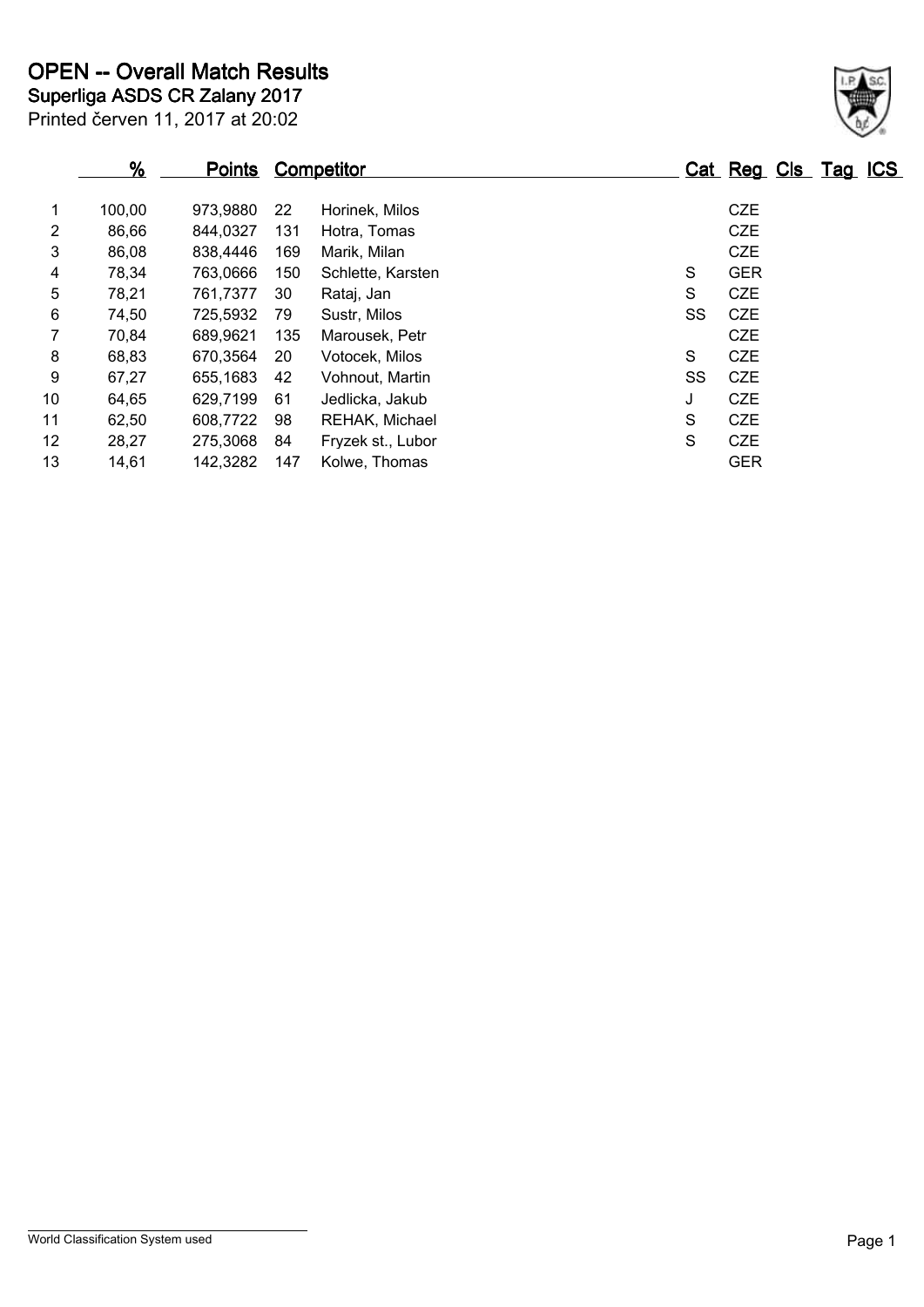**PRODUCTION -- Overall Match Results**

|  |  |  |  | Printed červen 11, 2017 at 20:02 |
|--|--|--|--|----------------------------------|

## **Superliga ASDS CR Zalany 2017**

|    | $\frac{9}{6}$ | <b>Points Competitor</b> |                |                     |               | Cat Reg Cls Tag ICS |    |  |
|----|---------------|--------------------------|----------------|---------------------|---------------|---------------------|----|--|
| 1  | 100,00        | 930,2202                 | 43             | Zapletal, Miroslav  |               | <b>CZE</b>          |    |  |
| 2  | 98,58         | 917,0086                 | 126            | Stepan, Michal      |               | <b>CZE</b>          |    |  |
| 3  | 90,57         | 842,5222                 | 114            | Stryc, Michael      |               | <b>CZE</b>          |    |  |
| 4  | 90,30         | 839,9891                 | 29             | Nemecek, Zdenek     | $\mathbf S$   | <b>CZE</b>          |    |  |
| 5  | 89,45         | 832,1095                 | 113            | Silhavy, Erik       |               | <b>CZE</b>          |    |  |
| 6  | 88,12         | 819,6898                 | 110            | Kratochvil, Jan     |               | <b>CZE</b>          |    |  |
| 7  | 87,88         | 817,4991                 | 159            | Engh, Robert        |               | CAN                 |    |  |
| 8  | 87,54         | 814,2742                 | 89             | Liehne, Jan         |               | <b>CZE</b>          |    |  |
| 9  | 85,65         | 796,7239                 | 87             | Kuzel, Zdenek       |               | <b>CZE</b>          |    |  |
| 10 | 84,48         | 785,8306                 | 102            | Svoboda, Pavel      |               | <b>CZE</b>          |    |  |
| 11 | 83,61         | 777,7470                 | 47             | Bindik, Frantisek   |               | <b>CZE</b>          | PO |  |
| 12 | 82,36         | 766,1284                 | 142            | Braun, Jurgen       | $\mathbf S$   | <b>GER</b>          |    |  |
| 13 | 81,91         | 761,9481                 | 92             | Louda, Vratislav    |               | CZE                 |    |  |
| 14 | 79,37         | 738,2992                 | 64             | Manolevski, Michael |               | <b>CZE</b>          |    |  |
| 15 | 78,25         | 727,9135                 | 166            | Sedy, Roman         |               | <b>CZE</b>          |    |  |
| 16 | 77,53         | 721,1862                 | 106            | Heglas, Jakub       |               | <b>CZE</b>          | PO |  |
| 17 | 76,53         | 711,8869                 | 134            | Krcal, Jan          |               | <b>CZE</b>          |    |  |
| 18 | 76,16         | 708,4697                 | 65             | Rosenberg, Tomas    |               | <b>CZE</b>          |    |  |
| 19 | 73,74         | 685,9793                 | 112            | Selichar, Daniel    |               | <b>CZE</b>          |    |  |
| 20 | 72,65         | 675,8432                 | 50             | Cervinka, Leos      | $\mathbf S$   | <b>CZE</b>          |    |  |
| 21 | 72,41         | 673,5612                 | 59             | Valasik, Petr       |               | CZE                 |    |  |
| 22 | 71,77         | 667,6616                 | 36             | Tiefenbach, Martin  |               | <b>CZE</b>          |    |  |
| 23 | 70,67         | 657,3764                 | 67             | Vavrecka, Michal A  |               | <b>CZE</b>          |    |  |
| 24 | 70,26         | 653,6153                 | 137            | Geiger, Michael     |               | <b>GER</b>          |    |  |
| 25 | 70,04         | 651,5113                 | 21             | Zicha, Josef        |               | CZE                 |    |  |
| 26 | 68,84         | 640,3315                 | 100            | Sochan, Jiri        | $\mathbf S$   | <b>CZE</b>          |    |  |
| 27 | 67,47         | 627,5777                 | 161            | Kohout, Jaromir     |               | <b>CZE</b>          |    |  |
| 28 | 67,05         | 623,6974                 | 97             | Pavlicek, Karel     |               | <b>CZE</b>          |    |  |
| 29 | 66,74         | 620,7835                 | 88             | Leitner, Benjamin   |               | CZE                 |    |  |
| 30 | 65,19         | 606,3826                 | 24             | Chabr, Pavel        |               | <b>CZE</b>          |    |  |
| 31 | 65,16         | 606,1598                 | 46             | Bernard, Petr       |               | <b>CZE</b>          |    |  |
| 32 | 64,62         | 601,0766                 | 149            | Sek, Enrico         |               | <b>GER</b>          |    |  |
| 33 | 64,30         | 598,1706                 | 101            | Strnad, Ivo         | ${\mathsf S}$ | CZE                 |    |  |
| 34 | 63,78         | 593,2792                 | 109            | Kramolis, Ivo       |               | CZE                 |    |  |
| 35 | 63,00         | 586,0410                 | 26             | Kostak, Jan         |               | CZE                 |    |  |
| 36 | 62,06         | 577,2819                 | 153            | Ulrich, Jens        |               | <b>GER</b>          |    |  |
| 37 | 61,31         | 570,2945                 | $\overline{2}$ | Beran, Jakub        |               | CZE                 |    |  |
| 38 | 61,23         | 569,5924                 | 16             | Sykora, Petr        |               | CZE                 |    |  |
| 39 | 60,36         | 561,4752                 | 162            | Hulka, Pavel        |               | CZE                 |    |  |
| 40 | 59,34         | 551,9522                 | 157            | Kysela, Milos       |               | CZE                 |    |  |
| 41 | 59,22         | 550,9066                 | 75             | Panek, Ales         |               | CZE                 |    |  |
| 42 | 59,06         | 549,3798                 | 86             | Kucera, Petr        | $\mathbf S$   | <b>CZE</b>          |    |  |
| 43 | 58,60         | 545,1302                 | 158            | Prosek, Jan         |               | CZE                 |    |  |
| 44 | 56,44         | 524,9900                 | 28             | Malach, Miroslav    | SS            | CZE                 |    |  |
| 45 | 55,63         | 517,4493                 | 164            | Kolakowski, Jan     | ${\mathsf S}$ | <b>POL</b>          |    |  |
| 46 | 55,23         | 513,7652                 | 148            | Moser, Viola        | L             | <b>GER</b>          |    |  |
| 47 | 55,15         | 513,0092                 | 48             | Bizek, Vojtech      |               | CZE                 |    |  |
| 48 | 54,66         | 508,4133                 | 57             | Silhan, Jiri        |               | CZE                 |    |  |

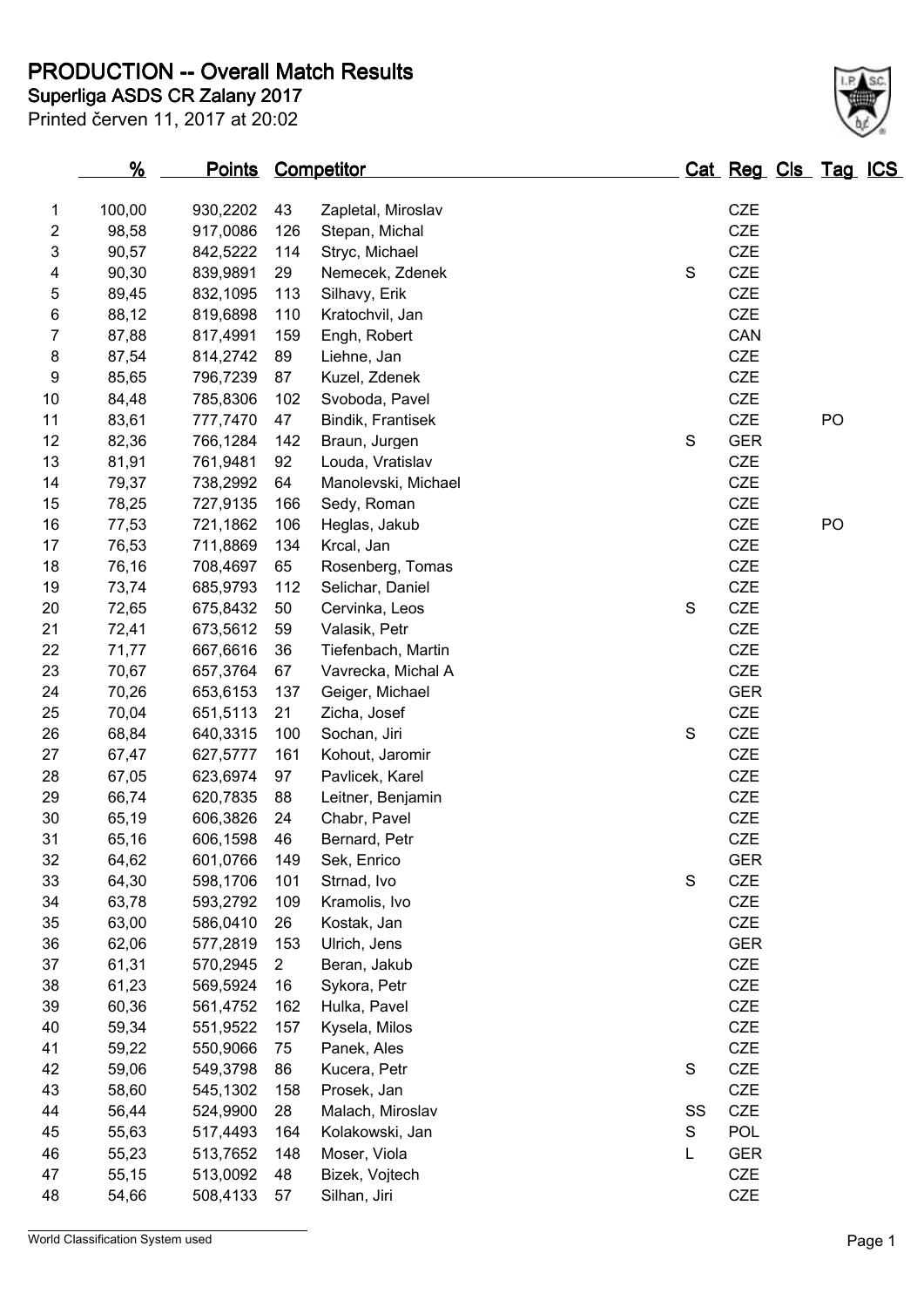Printed červen 11, 2017 at 20:02 **Superliga ASDS CR Zalany 2017 PRODUCTION -- Overall Match Results**

|    | %     | <b>Points Competitor</b> |     |                    |    | Cat Reg Cls Tag ICS |  |  |
|----|-------|--------------------------|-----|--------------------|----|---------------------|--|--|
| 49 | 48.09 | 447,3840                 | 74  | Mucka, Karel       | SS | CZE                 |  |  |
| 50 | 46,91 | 436,3948                 | -41 | Tichý, Lukáš       |    | <b>CZE</b>          |  |  |
| 51 | 44.51 | 414.0770                 | 104 | Vavrouskova, Pavla |    | <b>CZE</b>          |  |  |
| 52 | 37.57 | 349.4760                 | 144 | Kabatek, Emilia    |    | <b>GER</b>          |  |  |

World Classification System used **Page 2** 

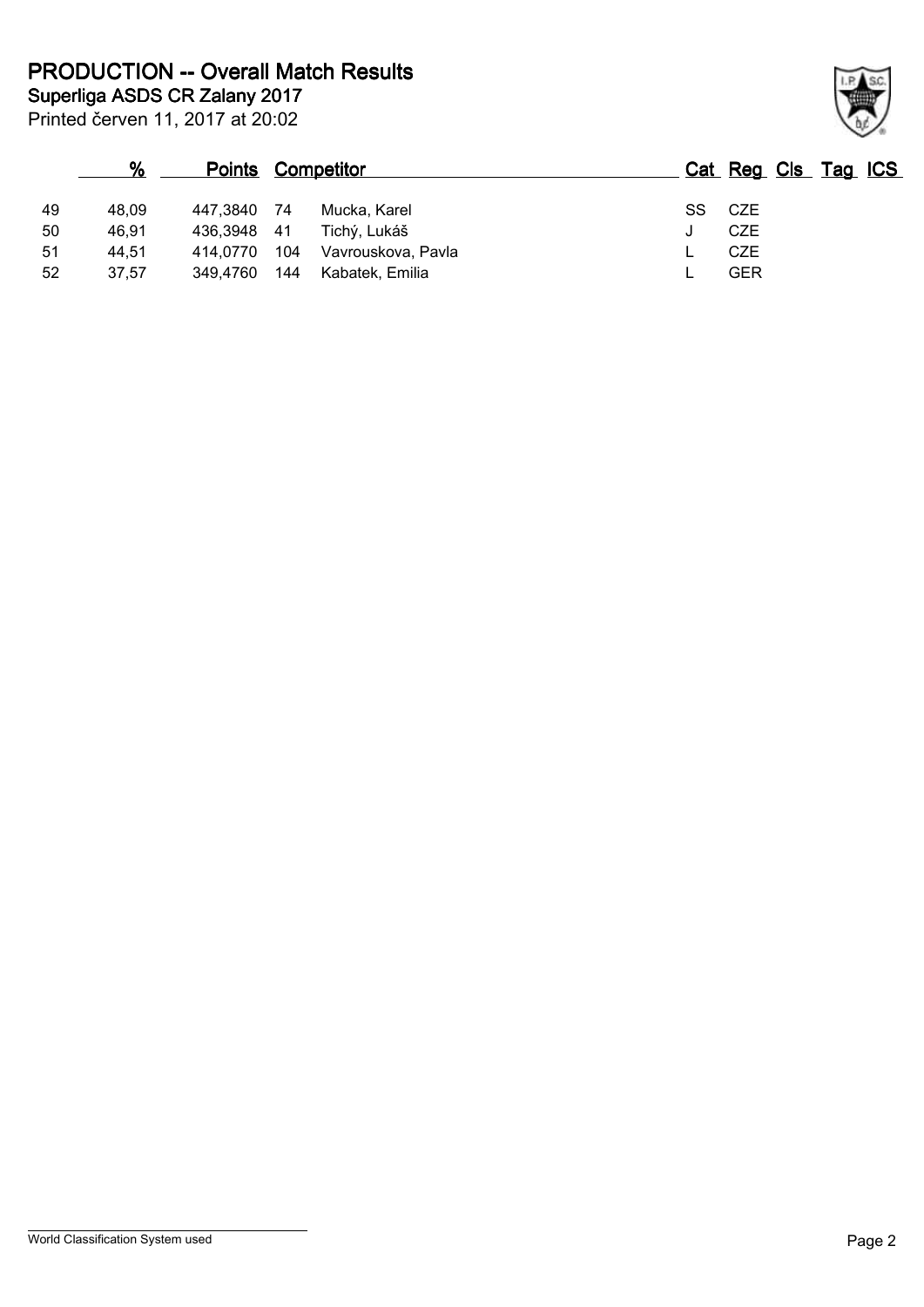|   | %      |             |     | <b>Points Competitor</b> |  |    | Cat Reg Cls Tag ICS |  |  |
|---|--------|-------------|-----|--------------------------|--|----|---------------------|--|--|
|   | 100,00 | 972.2471    | 60  | Jedlicka. Jiri           |  |    | <b>CZE</b>          |  |  |
| 2 | 83,63  | 813,0638    | 160 | Rossl, Karel             |  |    | <b>CZE</b>          |  |  |
|   | 61.88  | 601,5873 14 |     | Prepletany, Jan          |  | SS | CZE                 |  |  |
| 4 | 34,33  | 333,7880    | 13  | Pojer, Lubos             |  | SS | <b>CZE</b>          |  |  |

Printed červen 11, 2017 at 20:02

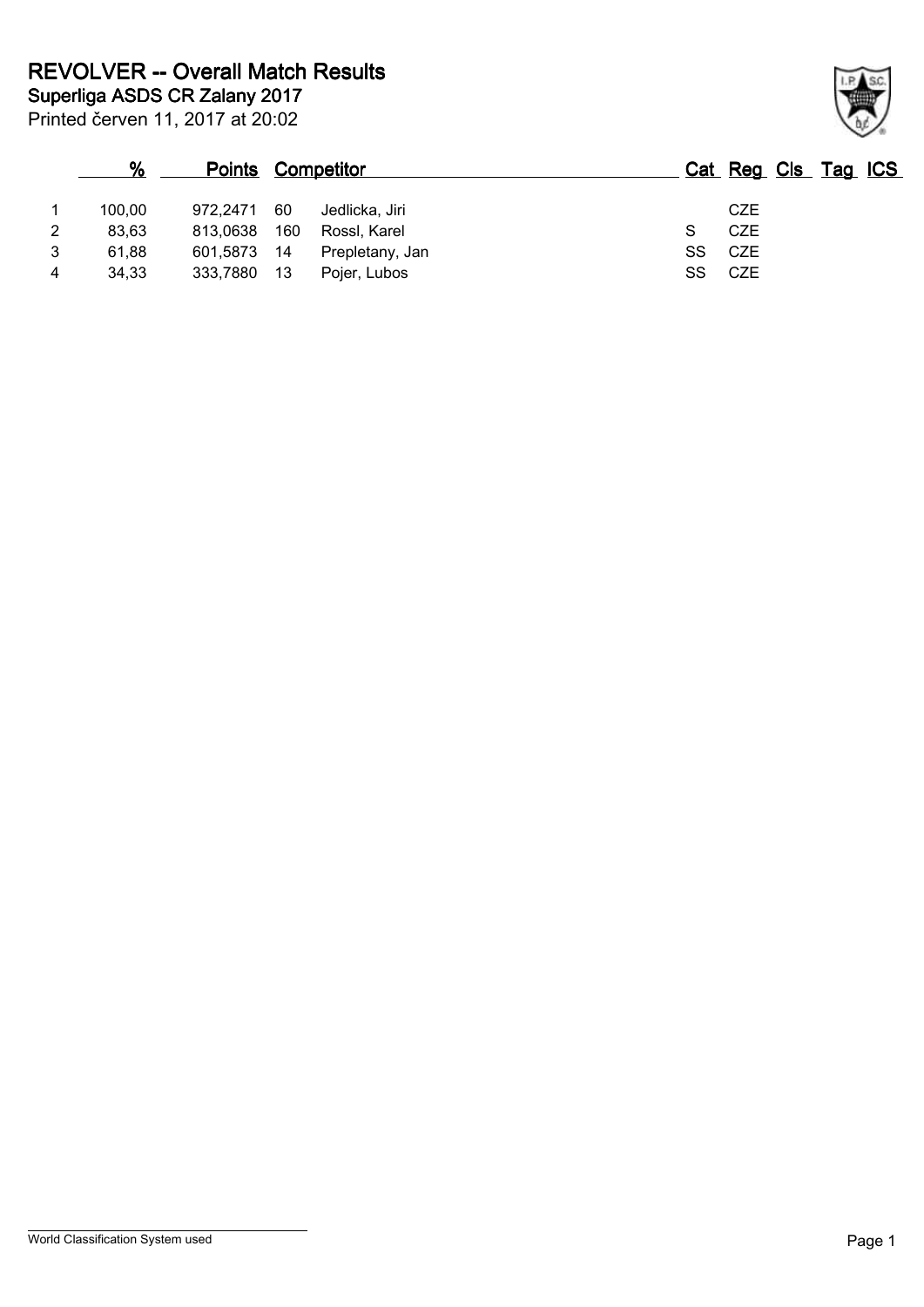**Superliga ASDS CR Zalany 2017 STANDARD -- Overall Match Results**

Printed červen 11, 2017 at 20:02

| 18 | 69,54 | 650,2519 | 81  | Turkova, Eva             | L           | <b>CZE</b> |
|----|-------|----------|-----|--------------------------|-------------|------------|
| 19 | 68,30 | 638,6560 | 31  | Rota, Martin             |             | <b>CZE</b> |
| 20 | 68,14 | 637,1628 | 117 | Batek, Jaroslav          | SS          | CZE        |
| 21 | 67,30 | 629,3509 | 18  | Simek, Frantisek         | SS          | <b>CZE</b> |
| 22 | 65,79 | 615,2240 | 146 | Schwarz, Florian         | SS          | <b>GER</b> |
| 23 | 64,64 | 604,4811 | 58  | Tuček, Jiří              |             | <b>CZE</b> |
| 24 | 64,04 | 598,8461 | 111 | Stahl, Robert            | S           | CZE        |
| 25 | 63,47 | 593,4745 | 83  | Fryzek, Lubor            |             | <b>CZE</b> |
| 26 | 63,12 | 590,2887 | 85  | Kolisch, Petr            | S           | CZE        |
| 27 | 62,45 | 583,9894 | 124 | Ptackova Misarova, Petra | L           | CZE        |
| 28 | 62,27 | 582,2860 | 9   | Kebo, Vekoslav           | SS          | <b>CZE</b> |
| 29 | 62,09 | 580,5749 | 45  | Zolnay, Pavol            |             | <b>SVK</b> |
| 30 | 61,50 | 575,0570 | 35  | Bublak, Martin           |             | <b>CZE</b> |
| 31 | 61,39 | 574,0425 | 70  | Bocek, Radovan           | $\mathbf S$ | <b>CZE</b> |
| 32 | 57,74 | 539,9083 | 8   | Janouch, Pavel           |             | CZE        |
| 33 | 57,52 | 537,8333 | 156 | Kuchtova, Jana           | L           | <b>CZE</b> |
| 34 | 57,29 | 535,7174 | 39  | Jadrny, Milos            |             | <b>CZE</b> |
| 35 | 57,28 | 535,6712 | 4   | Fiala, Vlastimil         | $\mathbb S$ | <b>CZE</b> |
| 36 | 57,23 | 535,1651 | 44  | Zolnay, Anna             | L           | <b>CZE</b> |
| 37 | 56,05 | 524,1427 | 15  | Rehberger, Ivo           |             | CZE        |
| 38 | 55,50 | 518,9769 | 145 | Pietzsch, Felix          |             | <b>GER</b> |
| 39 | 51,23 | 479,0715 | 167 | Spicka, Jan              |             | <b>CZE</b> |
| 40 | 50,46 | 471,8317 | 40  | Kupcik, Pavel            |             | <b>CZE</b> |
| 41 | 48,34 | 452,0006 | 127 | Vltavsky, Miroslav       | SS          | CZE        |
| 42 | 45,45 | 425,0332 | 123 | Naprstek, Martin         | SS          | <b>CZE</b> |
| 43 | 42,79 | 400,1796 | 17  | Synek, Petr              |             | <b>CZE</b> |
| 44 | 42,58 | 398,1998 | 165 | Puncochar, Jaromir       |             | <b>CZE</b> |
| 45 | 41,08 | 384,1455 | 141 | Szczepanski, Enrico      |             | <b>GER</b> |
|    |       |          |     |                          |             |            |

32,19 301,0132 143 Hoding, Doris L GER

**% Points Competitor Cat Reg Cls Tag ICS**

 100,00 935,1158 170 Znamenacek, Petr CZE 98,92 925,0195 90 Liehne, Zdenek CZE 86,49 808,8073 105 Dvorak, Petr CZE 85,38 798,3745 27 Kubik, Karel CZE 82,82 774,4352 5 Habasko, Miloslav CZE 81,77 764,6154 133 Koblasa, Bohumil CZE 78,89 737,7238 33 Bocarov, Vasil CZE 75,84 709,1976 91 Liehne, Irena L CZE 75,34 704,4861 69 Zeman, Marcel CZE 10 74,28 694,6112 32 Soustar, Ivo S CZE 74,28 694,5966 73 Kratochvil, Milos S CZE 74,15 693,3981 1 Beneš, Stanislav S CZE 72,07 673,9385 3 Cerny, Vaclav CZE 71,80 671,3676 37 Frinta, Petr CZE 71,19 665,6717 128 Zakostelecky, Frantisek SS CZE 16 71,12 665,0109 155 Kuchta, Miroslav S CZE 70,29 657,2605 68 Volesak, Jan CZE